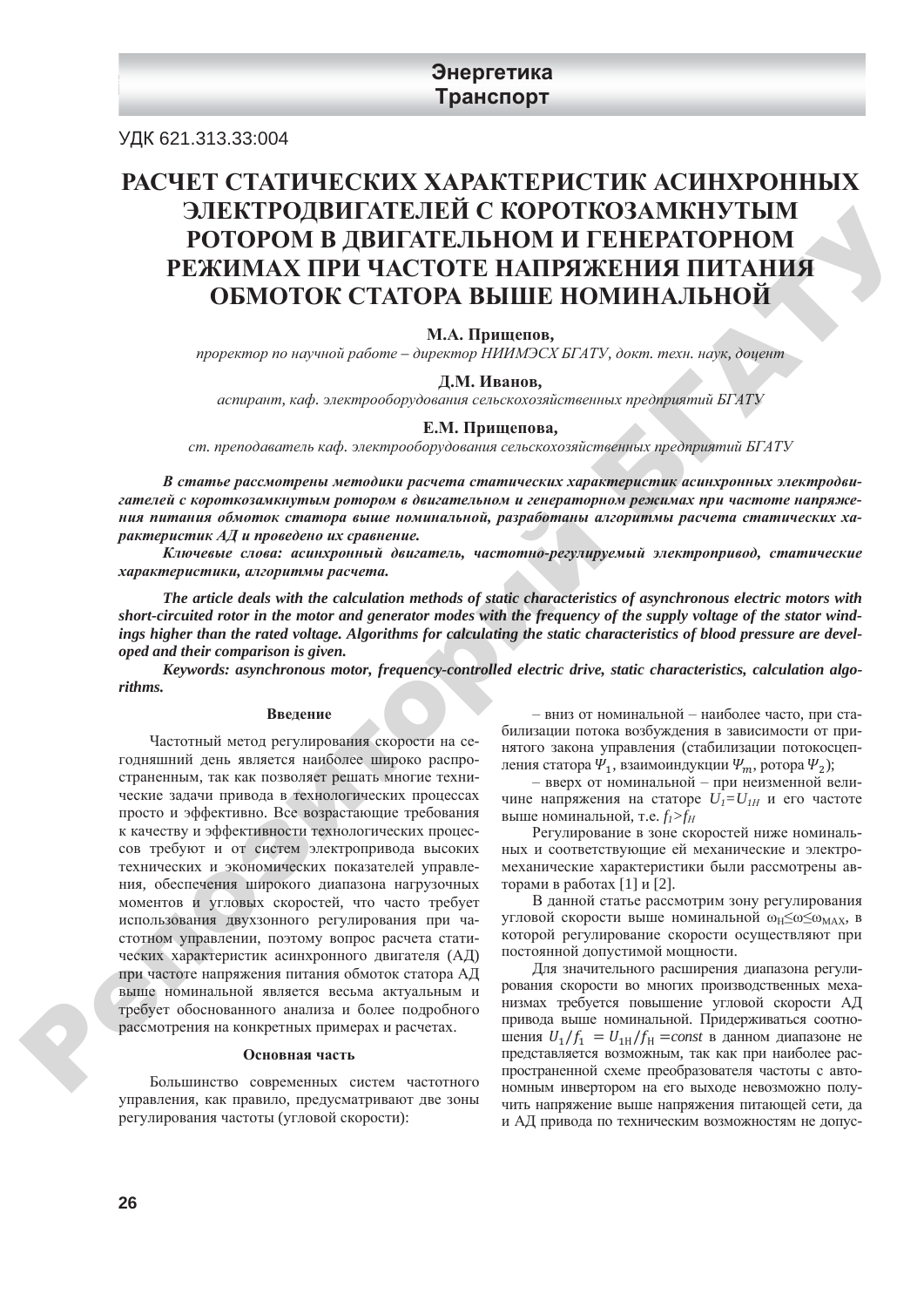**Энергетика Транспорт** 

кает питания обмоток его статора напряжением выше номинального. Поэтому в этой зоне используется закон частотного управления при  $U_1 = U_{1H}$ .

Для анализа изменения магнитного потока при регулировании угловой скорости в зоне выше номинальной воспользуемся выражением для относительного значения основного магнитного потока АД Ф<sub>т</sub> полученным в работе [3]:

$$
\frac{\Phi_m}{\Phi_{m}} = \left| \frac{1}{\alpha} - \frac{\vec{I}_1}{\vec{U}_{1n}} \cdot \left( \frac{r_1}{\alpha} + jx_1 \right) \right|,\tag{1}
$$

где  $\Phi_m$  – основной магнитный поток при текущих значениях частоты  $f_l$  напряжения питания  $U_l$  статора АД,  $B6$ ;

 $\Phi_{mH}$  – основной магнитный поток при номинальных значениях частоты  $f$ <sup>H</sup> напряжения питания *U*<sub>*H*</sub> статора АД, Вб;

 $I_1$  – текущий ток обмоток статора АД, А;

 $\alpha = f_1/f_H$  – относительное значение частоты питающего напряжения, о.е.;

 $r_1$  – активное сопротивление обмотки статора  $A\Pi$ , Ом;

 $x_1$  – индуктивное сопротивление рассеяния обмотки статора АД, Ом.

Из выражения (1) очевидно, что при токе статора  $I_1 \approx 0$  относительный поток изменяется обратно пропорционально частоте, а под нагрузкой при возрастании тока *I<sub>1</sub>* поток будет снижаться медленнее.

Уменьшение потока при увеличении частоты  $f_1$ напряжения питания  $U_I$  статора АД вызвано также уменьшением тока статора  $I_1$  вследствие возрастания индуктивного сопротивления рассеяния обмоток статора  $x_1$ , которое в этом режиме играет такую же роль, как и активное сопротивление  $r<sub>1</sub>$  при управлении по закону  $U_1/f_1 = U_{1H}/f_H$  = const.

Для анализа изменения механических и электромеханических характеристик АД проведем их расчет и построение при различных значениях относительной частоты  $\alpha$  и напряжении питания статора  $U_I$  по рассмотренным ранее в работе [1] методикам, изложенным в работах  $[4, 5]$  и работах  $[6, 7]$ .

Некоторое несовпадение характеристик, рассмотренных по указанным выше методикам, объясняется тем, что ЭДС статора по методике, изложенной в работах [6, 7], рассчитывалась из векторной диаграммы геометрически, а по методике, изложенной в работах [4, 5], из алгебраического выражения. Тогда, основные выражения, используемые при построении характеристик по методике, изложенной в работах [4, 5], будут следующими: υ material continuous comparison to the interaction of the continuous comparison of the interaction of the interaction of the interaction of the interaction of the interaction of the interaction of the interaction of the

- механическая характеристика  $\omega = f(M)$  АД

$$
M = \frac{3 \cdot U_1 \cdot r_2}{\omega_0 \cdot s \left[ x_K^2 \cdot \alpha^2 + (r_{1_{2\kappa\alpha}} + \frac{r_2}{s}) + (\frac{r_{1_{2\kappa\alpha}} \cdot r_2}{s \cdot x_u \cdot \alpha^2})^2 \right]}, \quad (2)
$$

где *r'*<sub>2</sub> – активное сопротивление обмотки ротора, приведенное к обмотке статора, Ом;

 $ω_0 = 2 \cdot π \cdot f_1/p$  – синхронная угловая скорость магнитного поля статора при текущем значении частоты  $f_1$  питающего напряжения  $U_1$  статора АД, рад/с;  $\omega_0 \cdot s$   $x'_k \cdot \alpha^2 + (r_{1_{2\kappa\theta}} + \frac{2}{s}) + (\frac{1_{2\kappa\theta} - 2}{s})^2$  Полное сопротивление цепи АД при данном аб-<br>
где  $r'_2$  – активное сопротивление обмотки ротора,<br>  $\omega_0 = 2 \cdot \pi \cdot f_1/p$  – синхронная угловая скорость  $Z'_{A\bar{A}}$ 

s - скольжение АД, о.е.;

 $x_{\text{K}}$  – индуктивное сопротивление короткого замыкания, Ом;

 $x_u$  – индуктивное сопротивление ветви намагничивания. Ом:

 $r_{I \to K} = r_I - k_{KM} \cdot r_I$  – эквивалентное активное сопротивление цепи обмотки статора [4], где  $k_{KM}$  – коэффициент положительной обратной связи по току изменяется от 0 до 1.

– электромеханическая характеристика  $\omega = f(I_2)$ для данного закона регулирования скорости

$$
I'_{2} = \frac{U_{1}}{\sqrt{\left(r_{13KB} + \frac{r'_{2}}{S}\right) + x_{\kappa}^{2} \cdot \alpha^{2} + \left(\frac{r_{13KB} \cdot r'_{2}}{S \cdot x_{\mu} \cdot \alpha^{2}}\right)^{2}}}} (3)
$$

– электромеханическая характеристика тока ста- $\tau$ ора АД  $\omega = f(I_1)$  в соответствии с выражением:

$$
I_1 = \sqrt{I_0^2 + (I'_2)^2 + 2 \cdot I_0 \cdot I'_2 \cdot sin\varphi_2} \tag{4}
$$

где  $I_0 = \frac{U_1}{\sqrt{1 - \frac{U_2}{\sqrt{1 - \frac{U_1}{\sqrt{1 - \frac{U_2}{\sqrt{1 - \frac{U_2}{\sqrt{1 - \frac{U_2}{\sqrt{1 - \frac{U_2}{\sqrt{1 - \frac{U_2}{\sqrt{1 - \frac{U_2}{\sqrt{1 - \frac{U_2}{\sqrt{1 - \frac{U_2}{\sqrt{1 - \frac{U_2}{\sqrt{1 - \frac{U_2}{\sqrt{1 - \frac{U_2}{\sqrt{1 - \frac{U_2}{\sqrt{1 - \frac{U_2}{\sqrt{1 - \frac{U_2}{\sqrt{1 - \frac{U_2}{$  $\frac{1}{\sqrt{r_{13KB}^2 + (x_1 \cdot \alpha + x_\mu \cdot \alpha)^2}}$  – ток холостого хода, А;

$$
sin\varphi_2 = \frac{x_{\kappa}a}{\sqrt{\left(r_{1\text{max}} + \frac{r'_2}{s}\right)^2 + x_{\kappa}^2 \cdot \alpha^2}} - \text{cm}
$$

вектором напряжения питания статора  $U_1$  и вектором тока ротора  $I'_{2}$ , рад.

Детальный алгоритм расчета механических и электромеханических характеристик АД при частотном регулировании для закона  $U_1 = U_{1H}$  и относительной частоте напряжения питания статора  $\alpha \geq 1$  по методике [4, 5] представлен на рисунке 1.

В работах [6, 7] при расчете электромеханических характеристик, токи рассчитываются через полное сопротивление цепи АД $(Z'_{A,\Pi})$ .

Выражения для построения характеристик будет иметь следующий вид:

– механическая характеристика  $\omega = f(M)$  АД:

$$
M = \frac{2 \cdot M_{\rm K}}{\alpha^2 \cdot \left(\frac{S_a}{S_{\rm AK}} + \frac{S_{\rm AK}}{S_a}\right)},
$$
  
\n
$$
\omega = \omega_{\rm OH} \cdot (\alpha - S_a)
$$
\n(5)

где  $M_K$ – критический момент двигателя, Н $\cdot$ м; *s<sub>a</sub>* – абсолютное скольжение;

 $\omega_{0x} = 2 \cdot \pi \cdot f_{x}/p - \text{chexp}$ онная угловая скорость магнитного поля статора при номинальной частоте  $f_{\mu}$ питающего напряжения статора АД, рад/с;

– электромеханическая характеристика  $\omega = f (I_1)$ для данного закона регулирования скорости:

$$
I_1 = \frac{U_{1H}}{Z'_{A\mu}} \t{6}
$$

 $\mathbb{Z}_{A\mu}$  – полное сопротивление цепи АД при данном абсолютном скольжении  $s_a$  и относительной частоте  $\alpha$ , Ом.

Полное сопротивление цепи АД при данном абсолютном скольжении *s*<sub>*a*</sub> и относительной частоте α:

$$
Z'_{A\bar{A}} = \sqrt{R^2_{A\bar{A}} + X^2_{A\bar{A}}} \tag{7}
$$

где  $R_{\text{AT}}$  – активное сопротивление эквивалентной схемы АД, Ом;<br> $X_{\text{AT}}$  – индуктивное сопротивление эквивалент-

ной схемы АД, Ом.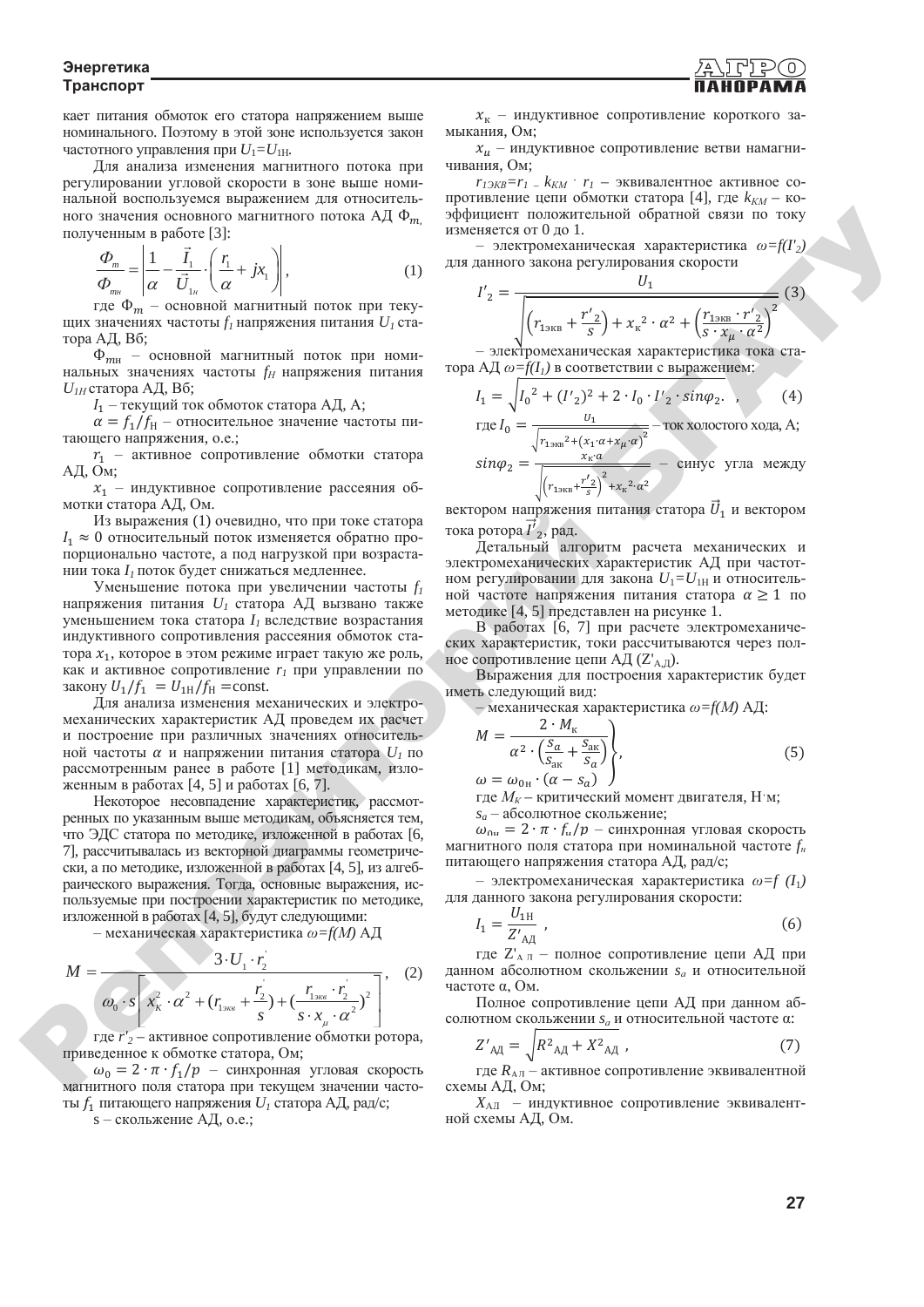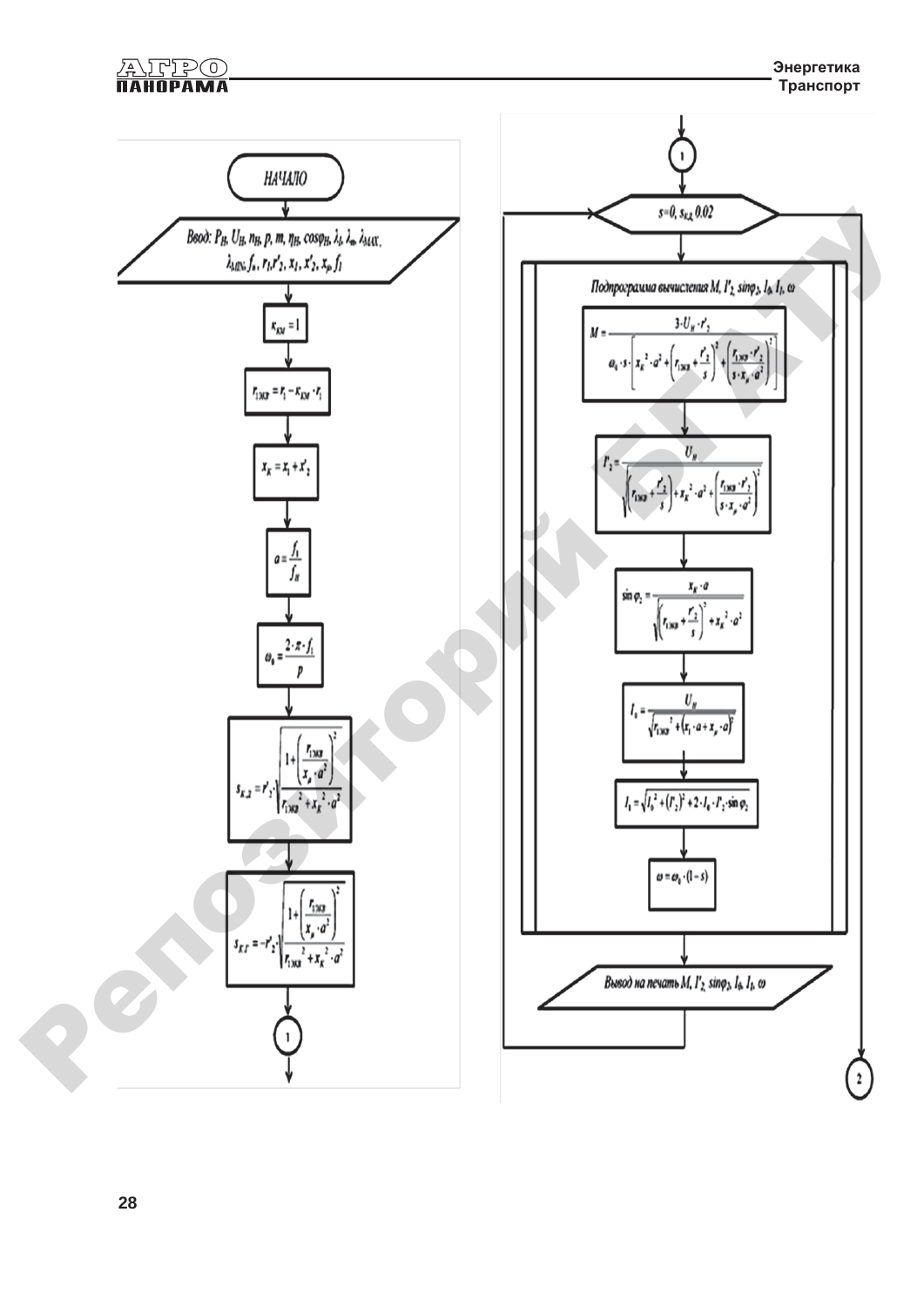

Рисунок 1. Алгоритм расчета механических и электромеханических характеристик АД при частотном ре $z$ улировании для  $U_1=U_{1\text{H}}$  по методике [4, 5] и относительной частоте напряжения питания статора α  $\ge 1$ : *Pucyнok 1. Алгоритм расчета механических и электромеханических характеристик АД при частотном ре-*<br>*гулировании для*  $U_1 = U_{1H}$  *по методике [4, 5] и относительной частоте напряжения питания статора*  $\alpha \ge 1$ *:*<br> $\Gamma_{H}P_{H}$ 

где  $P_H$  – номинальная мощность двигателя, кВт; *U*<sup>*H*</sup> – номинальное напряжение питания (фазное), В; *n*<sup>*H*</sup> – номинальная частота вращения ротора АД, об/мин;

 $\eta_H$  – номинальный коэффициент полезного дей-

ствия двигателя, %;<br> $\lambda_{MAX}$  – кратность максимального момента к номинальному, о.е;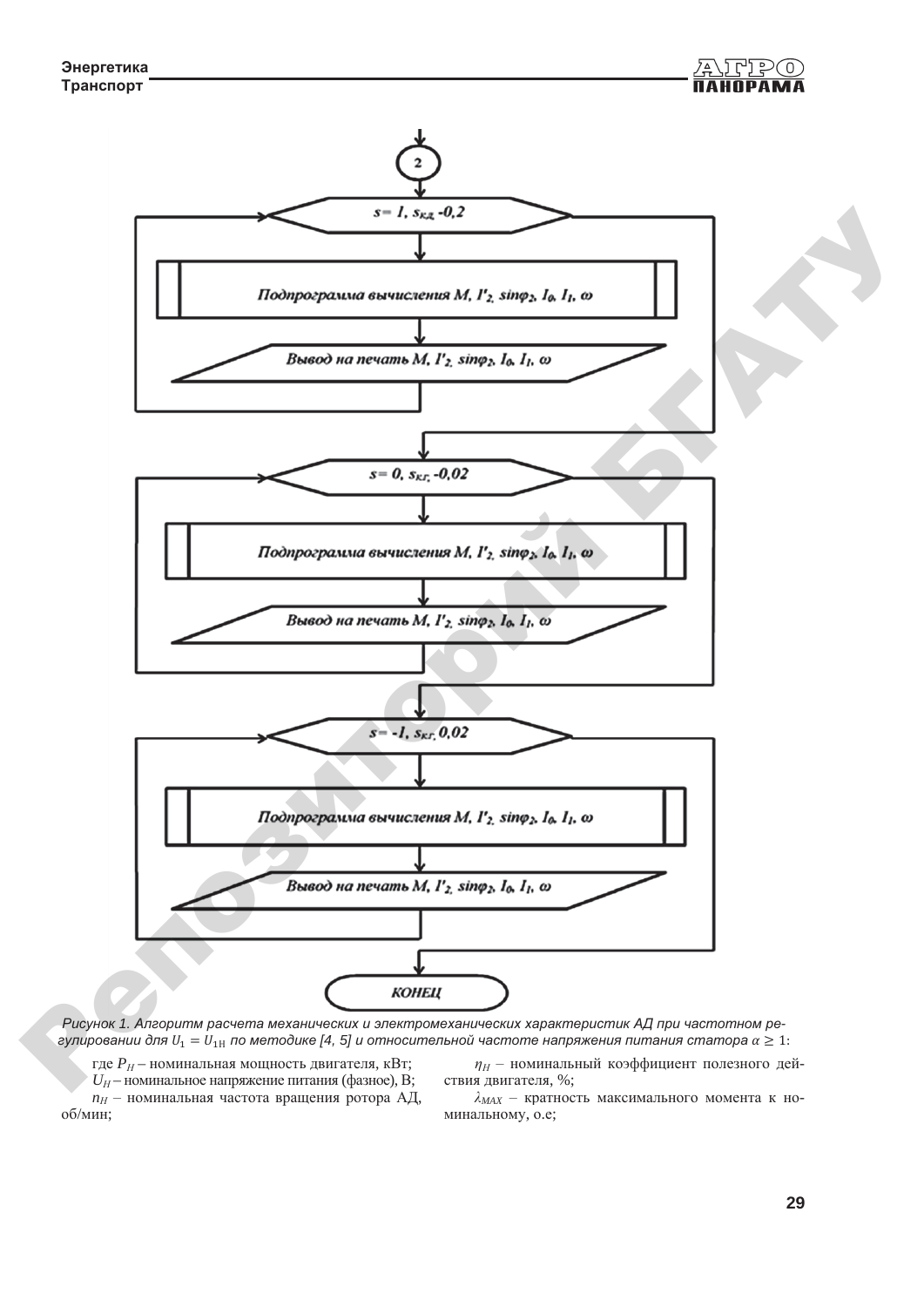#### **Энергетика Транспорт**

 $cos\varphi_H$  – номинальный коэффициент мощности, о.е;  $\lambda_{\Pi}$  – кратность пускового момента к номинальному, о.е;

 $\lambda i$  – кратность пускового тока к номинальному, о.е;  $\lambda_{MIN}$  – кратность минимального момента к номинальному, о.е;

 $f_H$  – номинальная частота переменного тока питающей сети, 50 Гц;

 $r_1$  – активное сопротивление обмотки статора, Ом;

*r'*<sub>2</sub> – активное сопротивление обмотки ротора, приведенное к обмотке статора, Ом;

 $x_1$  – индуктивное сопротивление рассеяния фазы статора, Ом;

*x'*<sub>2</sub> – индуктивное сопротивление рассеяния фазы ротора, приведенное к обмотке статора, Ом;

 $x<sub>u</sub>$  – индуктивное сопротивление ветви намагничивания, Ом;

*x*<sup>*k*</sup> –индуктивное сопротивление короткого замыкания, Ом;

*f*<sub>1</sub> – текущая частота переменного тока питающей сети, Гц;

 $k_{KM}$  – коэффициент положительной обратной связи по току (при полной *IR*-компенсации  $k_{KM} = 1$ );

 $r_{13KB}$  – эквивалентное активное сопротивление цепи обмотки статора, Ом;

 $\alpha$  - относительная частота питающего напряжения, о.е.:

 $ω<sub>0</sub>$  - синхронная угловая скорость магнитного поля статора при текущем значении частоты  $f_1$  питающего напряжения статора АД, рад/с;

s – скольжение АД, о.е.;

 $s_{K.I.}$  – критическое скольжение в двигательном режиме, о.е.;

s<sub>K.Г.</sub> – критическое скольжение в генераторном neжимe o.e.:

*М* – расчетный момент механической характеристики АД, Н м;

*I'*<sub>2</sub> – расчетный ток ротора АД, приведенный к обмотке статора, А;

 $\sin\varphi_2$  – синус угла между вектором напряжения .<br>= , рад;

питания  $U_1$  и вектором тока ротора  $\vec{I}$  '2

 $I_0$  – ток холостого хода, А; *I*<sub>1</sub> - расчетный ток статора АД искусственной

электромеханической характеристики, А;

 $ω$  – текущее значение угловой скорости ротора АД,  $c^{-1}$ .

Активное сопротивление эквивалентной схемы АД равно:

$$
R_{\rm AJ} = r_1 + \alpha \cdot R_{\rm BA} \quad , \tag{8}
$$

где  $R_{BA}$  – «внутреннее» активное сопротивление АД при номинальной частоте и данном значении абсолютного скольжения S<sub>a</sub>, Ом.

Индуктивное сопротивление эквивалентной схемы АД равно:

$$
X_{\text{A}\text{I}} = \alpha \cdot \left(x_1 + X_{\text{B},\text{A}}\right),\tag{9}
$$

где  $X_{\text{BA}}$  – «внутреннее» индуктивное сопротивление АД при номинальной частоте и данном значении абсолютного скольжения S<sub>a</sub>, Ом.

«Внутреннее» активное сопротивление АД при номинальной частоте и данном значении абсолютного скольжения S<sub>a</sub>:

$$
R_{\text{B,A}} = \frac{x_{\mu}^{2} \cdot r'_{2} \cdot s_{a}}{r'_{2}^{2} + (x'_{2} + x_{\mu})^{2} \cdot s_{a}^{2}}.
$$
 (10)

«Внутреннее» индуктивное сопротивление АД при номинальной частоте и данном значении абсолютного скольжения S<sub>a</sub>:

$$
X_{\text{B,A}} = x_{\mu} \cdot \frac{r'_{2} + x'_{2} \cdot (x'_{2} + x_{\mu}) \cdot s_{a}^{2}}{r'_{2}^{2} + (x'_{2} + x_{\mu})^{2} \cdot s_{a}^{2}} ; \qquad (11)
$$

 $\rightarrow$  электромеханическая характеристика  $\omega = f(I_2)$ для данного закона регулирования скорости:

$$
I'_{2} = \frac{U_{1H}}{\sqrt{\left(r_{1} + \frac{\alpha \cdot r_{2}^{'}}{s_{a}}\right)^{2} + \left(\alpha \cdot x_{\kappa, \text{max}}^{'}\right)^{2}}}
$$
 (12)

Алгоритм расчета механических и электромеханических характеристик АД при частотном регулировании для закона  $U_1=U_{1H}$  и относительной частоте  $\alpha \geq 1$  по методике [6, 7] представлен на рисунке 2.

Остальные встречающиеся обозначения в этом алгоритме (рис. 2) совпадают с обозначениями алгоритма, приведенного на рисунке 1.

Далее по приведенным алгоритмам построим механические (рис. 3) и электромеханические (рис. 4, 5) характеристики для разных частот и напряжений на примере двигателя серии АИР с техническими характеристиками, приведенными в (табл. 1).

Сравнение полученных механических характеристик показывает (рис. 3) их практически полное совпадение. Некоторое несовпадение электромеханических характеристик  $\omega = f(I_1)$  (рис. 4) и  $\omega = f(I_2)$  (рис. 5) возникает из-за того, что ЭДС статора в одной методике рассчитывается из векторной диаграммы, а во второй - из алгебраического выражения. επισκόποιε αποκοποιο του περιοχούνου του περιμείου του προσωπικο του προσωπικο του προσωπικο του προσωπικο του προσωπικο του προσωπικο του προσωπικο του προσωπικο του προσωπικο του προσωπικο του προσωπικο του προσωπικο τ

**Таблица 1. Технические характеристики электродвигателя** [8]

| Таблица 1. Технические характеристики электродвигателя [8] |        |             |                      |                  |  |  |     |      |
|------------------------------------------------------------|--------|-------------|----------------------|------------------|--|--|-----|------|
| Тип                                                        | Р. кВт | $n_H$ , MUH | КПД<br>$\frac{0}{0}$ | COS <sub>0</sub> |  |  | MΑX | 'MIN |
| <b>A</b> MP160S2                                           |        | 2930        | 88,7                 | 0.89             |  |  |     |      |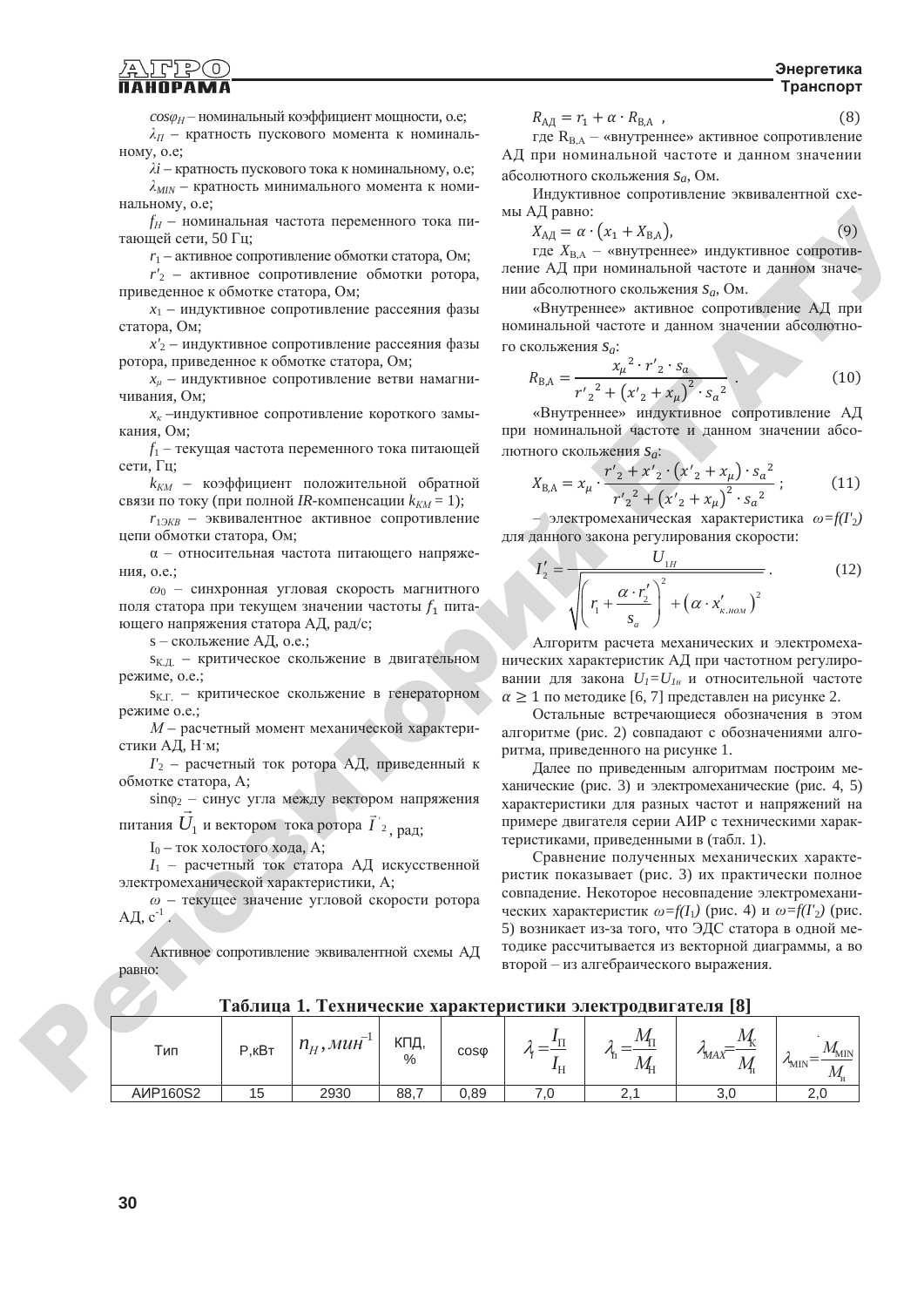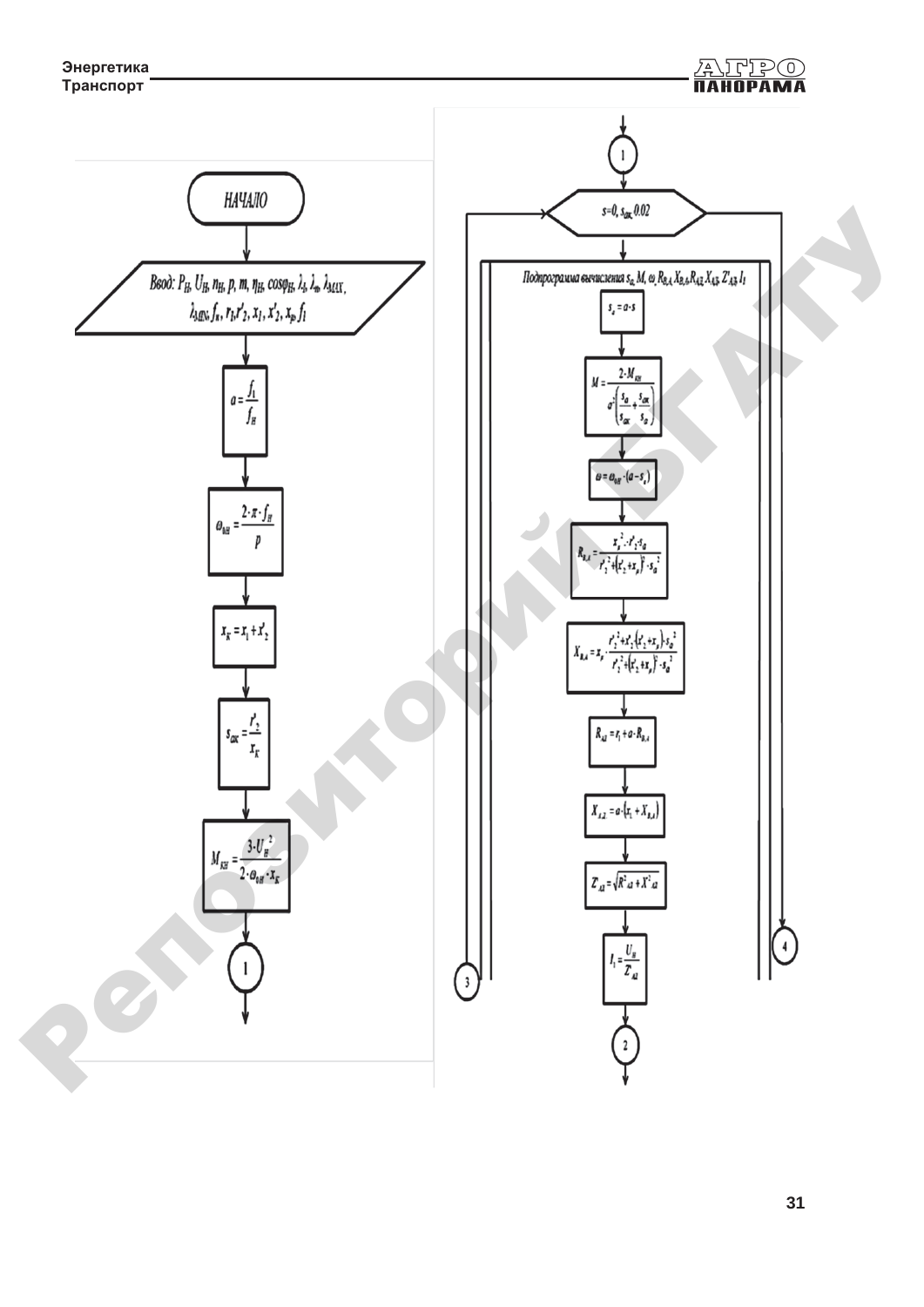



где  $\omega_{0H}$  - синхронная угловая скорость магнитного поля статора АД при номинальной частоте  $f_{\mu}$ напряжения питания, рад/с;

 $s_{\alpha k}$  – абсолютное критическое скольжение, о.е.;

 $M_{KH}$  – критический момент двигателя при номинальной частоте и напряжении питания АД, Н'м;

 $s_a$  – абсолютное скольжение, о.е.;

 $R_{\text{B.A}}$  – «внутреннее» активное сопротивление АД при номинальной частоте и данном значении абсолютного скольжения s<sub>a</sub>, Ом:

 $X_{\text{BA}}$  – «внутреннее» индуктивное сопротивление АД при номинальной частоте и данном значении абсолютного скольжения  $s_a$ , Ом;

 $R_{\rm AH}$  – активное сопротивление эквивалентной схемы АД, Ом;

 $X_{\text{AII}}$  – индуктивное сопротивление эквивалентной схемы АД, Ом;

 $Z_{A,\Pi}$  – полное сопротивление цепи АД при данном абсолютном скольжении  $s_a$  и относительной частоте α. Ом.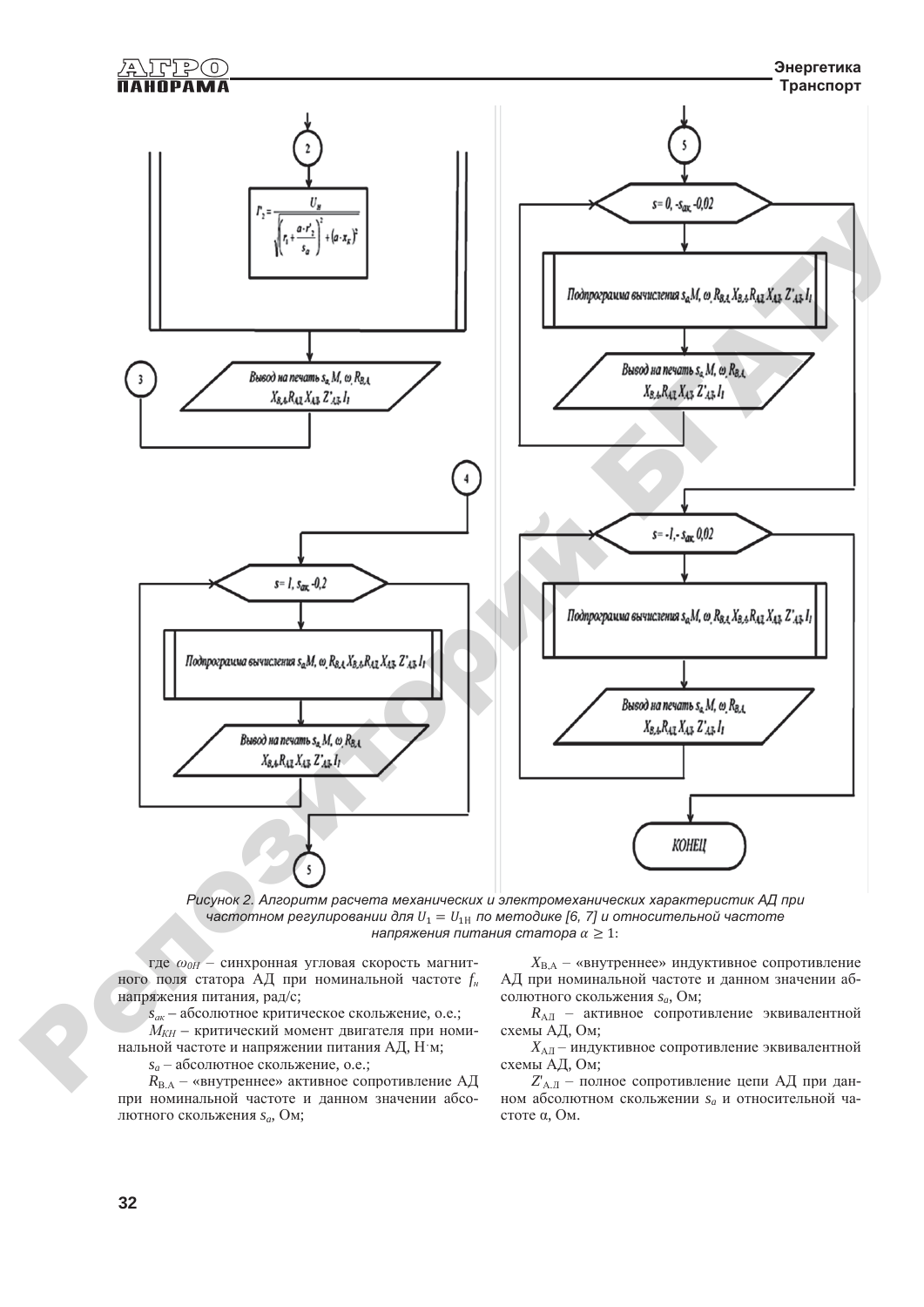





 $P$ исунок 4. Электромеханические характеристики АД ω=f(I<sub>1</sub>) при частотном регулировании для  $U_1 = U_{1H}$  $(U_1 = U_{1H}/2)$  и относительной частоте напряжения статора α ≥ 1 по методикам [4, 5] и [6, 7] для двига $m$ еля AИP<sub>160S2</sub>

고도

 $D(0)$